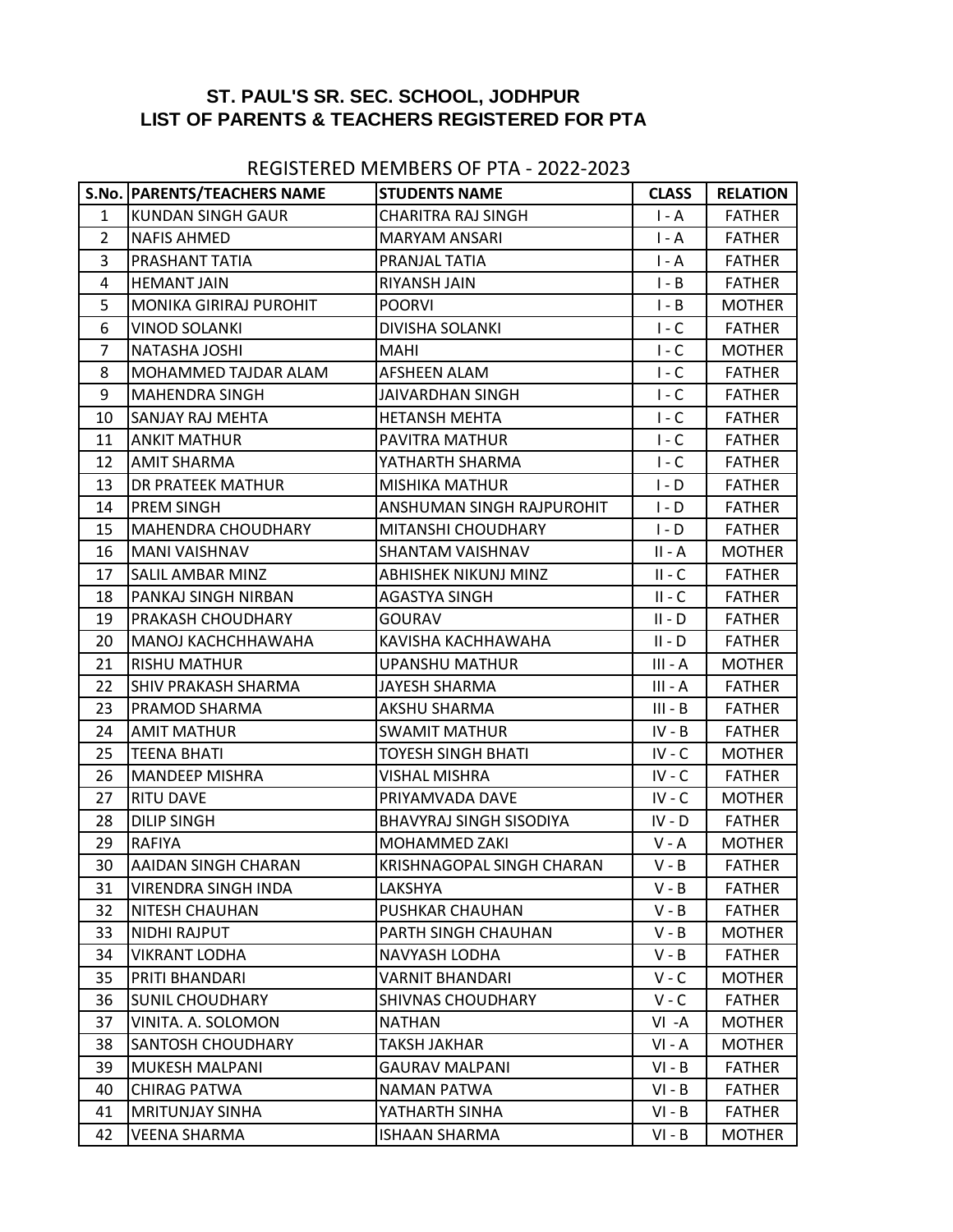| 43 | <b>ASHOK SINGH GEHLOT</b>   | <b>TUSHAR SINGH GEHLOT</b>  | $VI - B$   | <b>FATHER</b>   |
|----|-----------------------------|-----------------------------|------------|-----------------|
| 44 | <b>SONIA BOHRA</b>          | <b>SUDIKSHAN BOHRA</b>      | $VI - C$   | <b>MOTHER</b>   |
| 45 | <b>SACHIN GAUTAM</b>        | <b>MOHIT GAUTAM</b>         | $VI - D$   | <b>FATHER</b>   |
| 46 | <b>ANAND SINGH</b>          | ARYAN SINGH KASHYAP         | VII - A    | <b>FATHER</b>   |
| 47 | THANESHWAR PRASAD           | <b>VARUN SIHAG</b>          | VII - A    | <b>FATHER</b>   |
| 48 | SUMAN LATA SHARMA           | AADHVIK VASHISHTH           | VIII - A   | <b>MOTHER</b>   |
| 49 | <b>VARUN BARATH</b>         | LAKSHYA BARATH              | VIII - A   | <b>FATHER</b>   |
| 50 | <b>ESTHER ASHISH TITUS</b>  | JOY EMON PAUL               | $VIII - B$ | <b>MOTHER</b>   |
| 51 | <b>KIRTI BHANDARI</b>       | <b>KSHITIJ BHANDARI</b>     | $VIII - C$ | <b>MOTHER</b>   |
| 52 | <b>ANITA PALIWAL</b>        | YASH PALIWAL                | VIII - D   | <b>MOTHER</b>   |
| 53 | RAMESH KUMAR PANWAR         | <b>BHUVAN PANWAR</b>        | VIII - D   | <b>FATHER</b>   |
| 54 | MISHRIMAL FULWARI           | <b>KUNAL NAVAL</b>          | IX - A     | <b>GUARDIAN</b> |
| 55 | <b>SHASHWAT GARG</b>        | <b>MITANH GARG</b>          | IX - A     | <b>FATHER</b>   |
| 56 | SHRI SATISH CHANDRA MISHRA  | RUDRAKSH MISHRA             | IX - A     | <b>GUARDIAN</b> |
| 57 | <b>CHARAN SINGH SOLANKI</b> | <b>KESHAV SINGH SOLANKI</b> | $IX - A$   | <b>FATHER</b>   |
| 58 | LALIT KUMAR OJHA            | RISHABH OJHA                | IX - A     | <b>FATHER</b>   |
| 59 | <b>BARKAT ALI ANSARI</b>    | <b>ARSLAN ANSARI</b>        | IX - A     | <b>FATHER</b>   |
| 60 | REKHA MALHOTRA              | ARYAN MALHOTRA              | $IX - B$   | <b>MOTHER</b>   |
| 61 | <b>CHANDRA NAYAK</b>        | PRATIK GOYAL                | $IX - C$   | <b>MOTHER</b>   |
| 62 | DR BHARTI SOLANKI           | <b>KRISHNA SOLANKI</b>      | $IX - C$   | <b>MOTHER</b>   |
| 63 | PRAN NATH BHATI             | <b>AARUSH BHATI</b>         | $IX - C$   | <b>FATHER</b>   |
| 64 | <b>DEEPAK GEHLOT</b>        | DARSHEEL GEHLOT             | $IX - C$   | <b>FATHER</b>   |
| 65 | <b>SHIV ROOP RAI</b>        | SHREYANSH ROOP RAI          | $IX - C$   | <b>FATHER</b>   |
| 66 | JOGENDAR SINGH CHOUHAN      | ASKARAN SINGH CHOUHAN       | $IX - C$   | <b>FATHER</b>   |
| 67 | ROHIT HERBERT               | <b>ENOSH HERBERT</b>        | $IX - D$   | <b>FATHER</b>   |
| 68 | PRIYABRATA SANTRA           | SHUBHADEEP SANTRA           | $IX - D$   | <b>FATHER</b>   |
| 69 | <b>DINESH SOLANKI</b>       | <b>KRISH SOLANKI</b>        | $IX - D$   | <b>FATHER</b>   |
| 70 | DEVENDRA SINGH SODHA        | DIVYA PRATAP SINGH SODHA    | $IX - D$   | <b>FATHER</b>   |
| 71 | <b>DEEPA BHATI</b>          | <b>AAYUSH SOLANKI</b>       | X - A      | <b>MOTHER</b>   |
| 72 | <b>DIMPLE PUROHIT</b>       | <b>ADITYA PUROHIT</b>       | $X - B$    | <b>MOTHER</b>   |
| 73 | <b>MANISH PARIHAR</b>       | <b>KRRISH PARIHAR</b>       | $X - B$    | <b>FATHER</b>   |
| 74 | <b>KAVIA SANTOSH DETHA</b>  | <b>ANANT DETHA</b>          | $X - B$    | <b>MOTHER</b>   |
| 75 | DR HANS RAJ MAHLA           | <b>MOHIT MAHALA</b>         | $X - C$    | <b>GUARDIAN</b> |
| 76 | <b>ALKA SAMSON</b>          | SAKSHAM ANUGRAH SAMSON      | $X - C$    | <b>MOTHER</b>   |
| 77 | <b>SUNIL KUMAR</b>          | <b>KRRISH VAISHNAV</b>      | $X - C$    | <b>FATHER</b>   |
| 78 | AMIT KUMAR PUROHIT          | SOUMITRA PUROHIT            | $X - D$    | <b>FATHER</b>   |
| 79 | <b>ASHISH MATHUR</b>        | <b>ADITYA MATHUR</b>        | $X - D$    | <b>FATHER</b>   |
| 80 | NARINDER SINGH DHAWAN       | <b>HARPREET SINGH</b>       | XI - COM   | <b>FATHER</b>   |
| 81 | DR DINESH KUMAR SONI        | SIDDHARTH SONI              | XI - SCI   | <b>FATHER</b>   |
| 82 | NIRMAL SHARMA               | <b>BHAVYA SHARMA</b>        | XI - SCI   | <b>FATHER</b>   |
| 83 | ER PRASHANT LODHA           | PRANJAL LODHA               | XI-SCI     | <b>FATHER</b>   |
| 84 | <b>KARUNA YADAV</b>         |                             |            | <b>TEACHER</b>  |
| 85 | YOUTHICA CHANDELA           |                             |            | <b>TEACHER</b>  |
| 86 | <b>VERONICA PHILIPS</b>     |                             |            | <b>TEACHER</b>  |
| 87 | AMRITA D'SOUZA              |                             |            | <b>TEACHER</b>  |
| 88 | DEEPSHIKA CHOUDHARY         |                             |            | <b>TEACHER</b>  |
| 89 | <b>NIDHI RAJPUT</b>         |                             |            | <b>TEACHER</b>  |